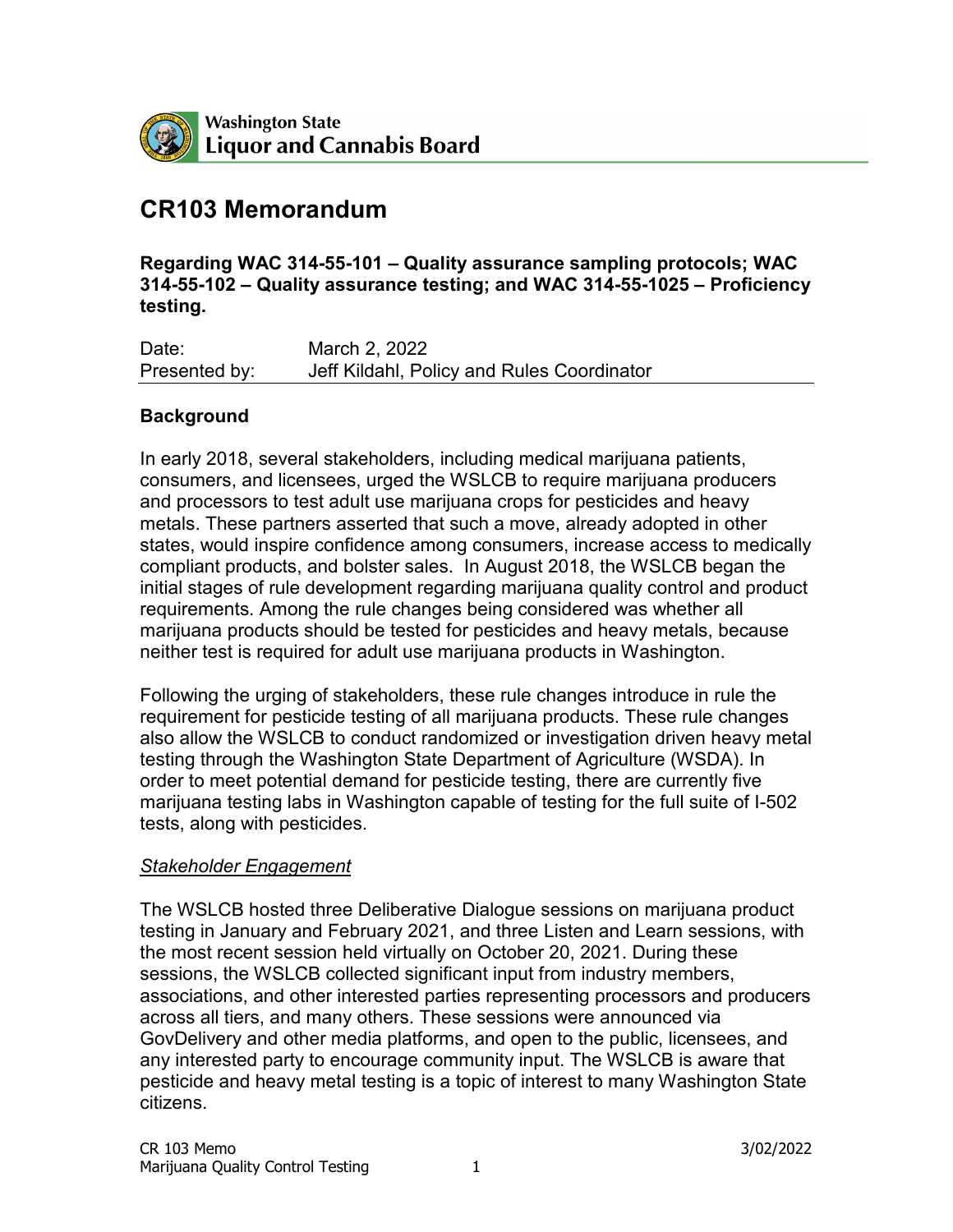The WSLCB received a number of written and oral comments during and after the most recent Listen and Learn session held virtually on October 20, 2021 on a conceptual draft rule version of these rules. Comments continue to be offered into early December 2021. These comments did not embody or represent broad licensee or lab agreement on any specific theme or themes. These comments concerned sample collection, lot size, increased costs to producers and processors, and other topics, along with comments that did not pertain to this section of rule.

It is important to note that the first two "Listen and Learn" sessions on marijuana products were among the first that the WSLCB offered to increase and enrich stakeholder engagement in the rule development process. Initially, and understandably, in person participation was somewhat guarded as the licensed community and others became familiar with the approach, and the concept of collaborative rule making. It is also important to note that few producers and processors attended the first meeting despite all licensees receiving notice of the meeting more than two weeks in advance. By the second session, attendees were better prepared to present and discuss ideas and solutions, and the conversation continued well beyond the scheduled session time, although again, few producers and processors attended in person even though messaging was broadly distributed to all licensees through several platforms. However, several of these entities provided written comment in the way of email to the rules coordinator during the meeting. These were shared at the meetings, and throughout the rule development process. The most recent session was held virtually on October 20, 2021, and many comments were received during and after the session.

The public hearing for these rules was held virtually on December 8, 2021 and oral testimony was offered by approximately twenty attendees.

# **Rule Necessity**

Rules are needed for the following reasons:

Current testing requirements for adult use marijuana are intended to ensure that products for sale are safe and have accurate potency levels. However, Washington state adult use marijuana products are not currently required to be tested for pesticides and heavy metals, and although not precluded from doing so, many producers and processors do not perform this testing. Based on a number of elements, including consumer concern and national best practices, it has become evident that standardized testing for all marijuana products produced, processed, and sold in Washington State is necessary. Washington State is the only state with both adult use and medical programs that does not require pesticide and heavy metal testing for all products.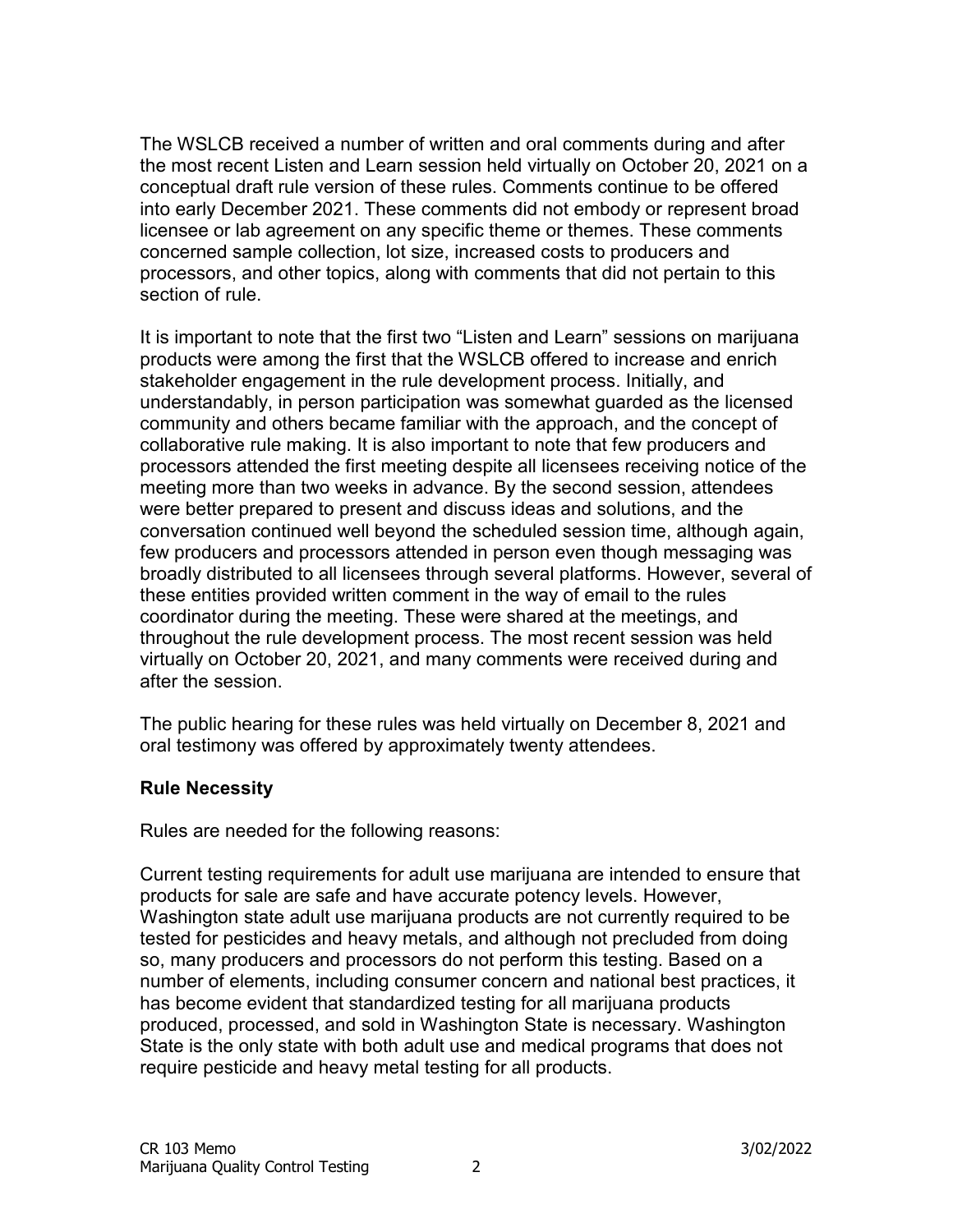There is no guidance available to the WSLCB or any other state agency regulating marijuana from federal agencies who set standards for agriculture, food, and other products because marijuana remains classified as a Schedule I drug, and federally illegal. This presents regulatory challenges to the WSLCB, regulators throughout the country, and the industry since there is limited funding to support research on how marijuana tainted with potential toxins affects humans. However, while the possible health impact of consuming marijuana products with unapproved pesticides is an emerging area of research, the overarching goal of the WSLCB is to protect public health and safety, and to assure that all products sold within the I-502 market are safe for all consumers.

With the recent increase in hemp-derived delta-8, delta-9, and other unregulated products entering the I-502 market, it is important at this time to require pesticide testing and random or investigation driven heavy metal testing for adult use marijuana products to protect public health and safety.

# **Description of Rule Changes**

**Amended Section. WAC 314-55-101 –** Updates existing sample collection protocols designed to reduce product contamination during and after sampling, storage, and transportation. Updates labelling requirements for samples. Increases the maximum amount of marijuana flower that may be represented by a single I-502 panel of tests, and changes the number of one-gram flower samples required for testing. Removes allowance for labs to return any unused portion of a sample to the licensee. Updates, reorganizes and streamlines rule language where appropriate.

**Amended Section. WAC 314-55-102 –** Reaffirms existing protocols, and updates, reorganizes, and streamlines rule language where appropriate to assure scientific accuracy. Provides more detail regarding testing levels for required I-502 tests. Adds requirement for pesticide testing for marijuana products. Adds language allowing the WSLCB may conduct randomized or investigation-driven testing for heavy metals. Updates rule language regarding product retesting, remediation of failed lots, expiration of certificates of analysis, and referencing of samples. Adds a new subsection (11) as follows: All marijuana products produced, processed, distributed or sold after the effective date of these rules must comply with these rules and this chapter, however, post-harvest products in the possession of, or being processed by a licensee that do not comply with these rules as of their effective date may be sold, distributed or both within a reasonable period of time determined by the board.

**Amended Section. WAC 314-55-1025 –** Updates language to include "board" where appropriate consistent with statutory reference. Adds updated reporting requirements for lab proficiency testing. language to require laboratory to authorize release all results at the same time to the laboratory and the board, or the board's vendor.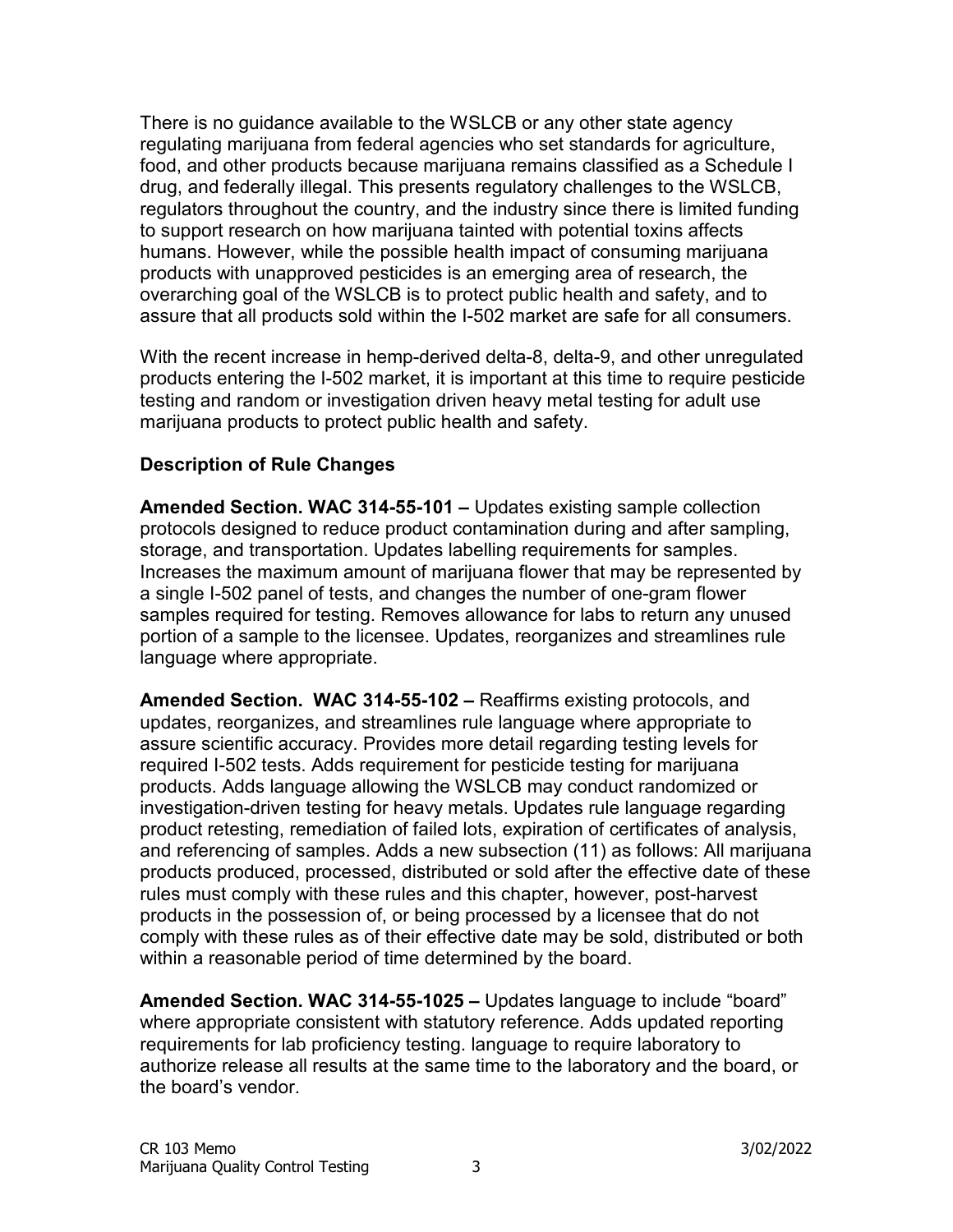# **Variance between proposed rule (CR102) and final rule:**

WAC 314-55-102 amended to include a new subsection (11) as follows:

(11) All marijuana products produced, processed, distributed or sold after the effective date of these rules must comply with these rules and this chapter, however, post-harvest products in the possession of, or being processed by a licensee that do not comply with these rules as of their effective date may be sold, distributed or both within a reasonable period of time determined by the board.

This non-substantive amendment was added to allow for a transition period for rule implementation.

#### **Rule Implementation**

#### Informing and Educating Persons Impacted by the Rule

To help inform and educate persons impacted by the rule, the WSLCB will:

- Email notice with the adoption materials to the rule making and licensee distribution lists, and the general WSLCB GovDelivery list;
- Post rule adoption materials, including final rule language, final analysis (Concise Explanatory Statement), and any other relevant documents on the rulemaking webpage for public access.
- Provide information and training on request.
- Provide a summary document explaining these rule amendments.

#### Promoting and Assisting Voluntary Compliance

WSLCB will promote and assist voluntary compliance through technical assistance.

- WSLCB staff are available to respond to phone and email inquiries about the rule.
- Agency leadership and staff have actively participated in rule development, and are familiar with the final product. Internal and external education efforts to share knowledge and assure consistent application of rule will be supported.
- Rule and guidance documents will be available on the WSLCB website.
- WSLCB will use available and customary resources to disseminate materials and information to all persons impacted by the rules.

These actions are designed to inform and educate all persons impacted by the rule.